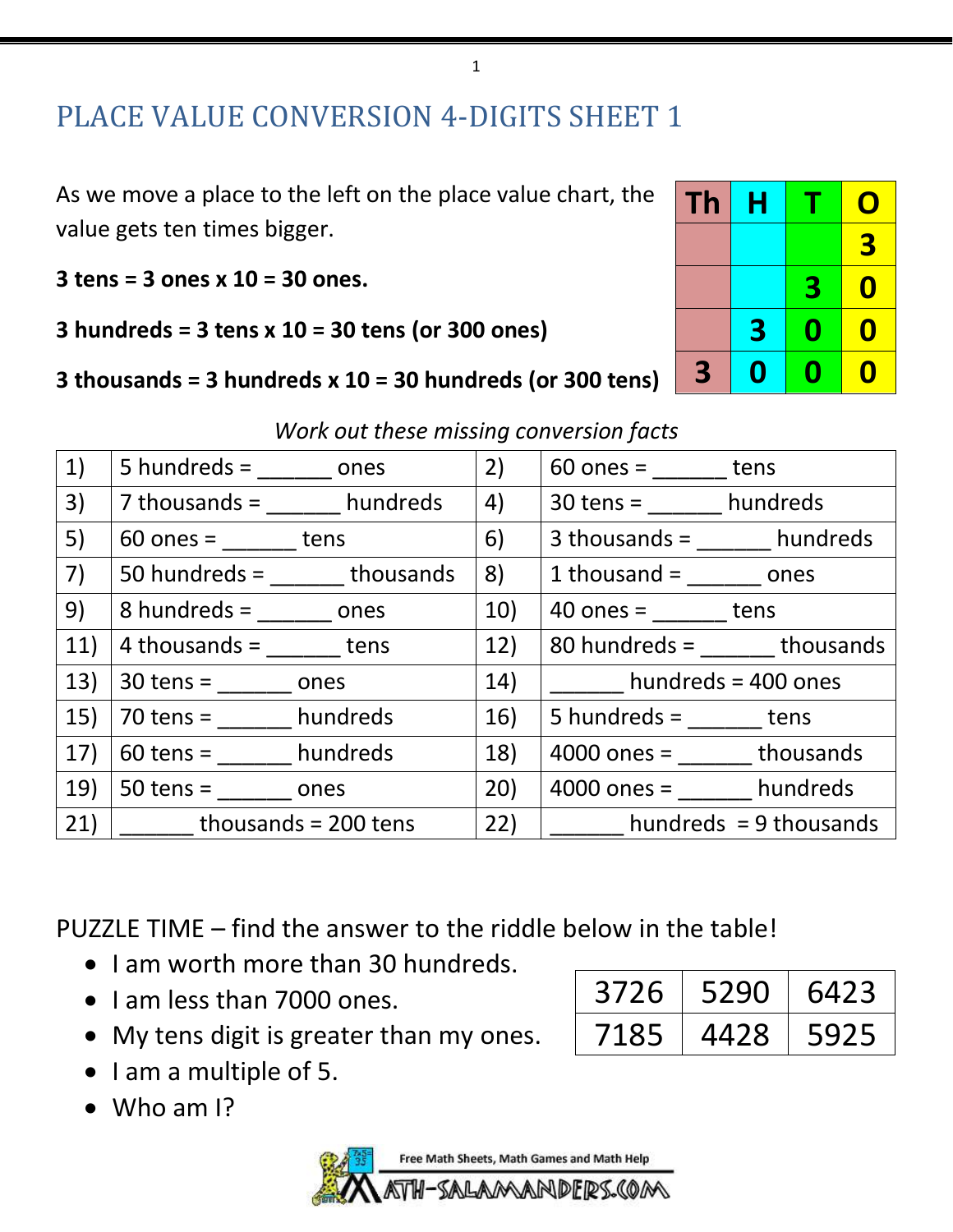

Work out the missing numbers in these puzzles.

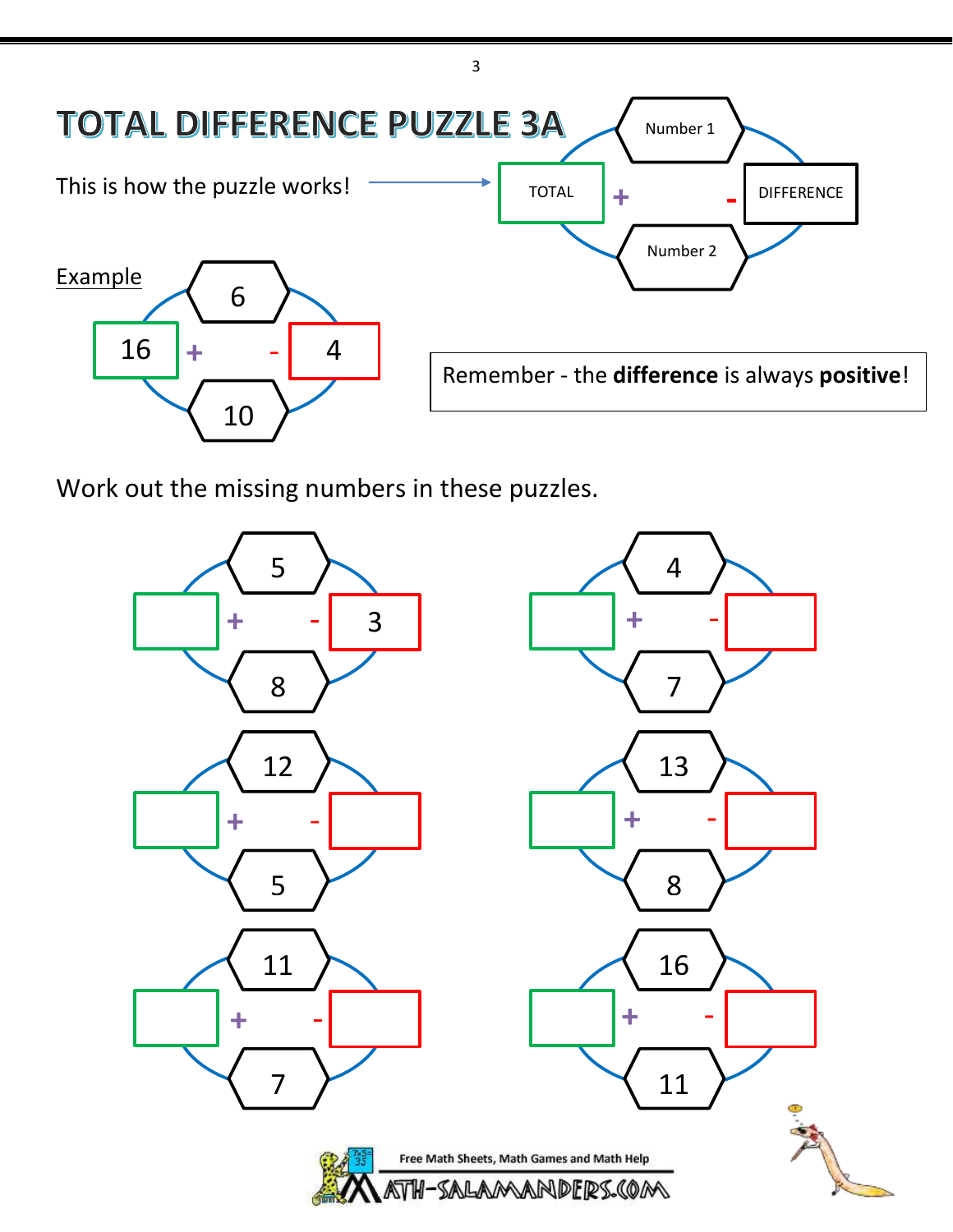

4

### **In each of the challenges below, there has to be a total of 22 frogs!**

Challenge 1

Fill each pond with either 4 or 6 frogs.



*Total: 22 frogs*

Challenge 2

Make each pond hold one less frog than the one before.



*Total: 22 frogs*

Challenge 3

Make each pond hold a different odd number of frogs.



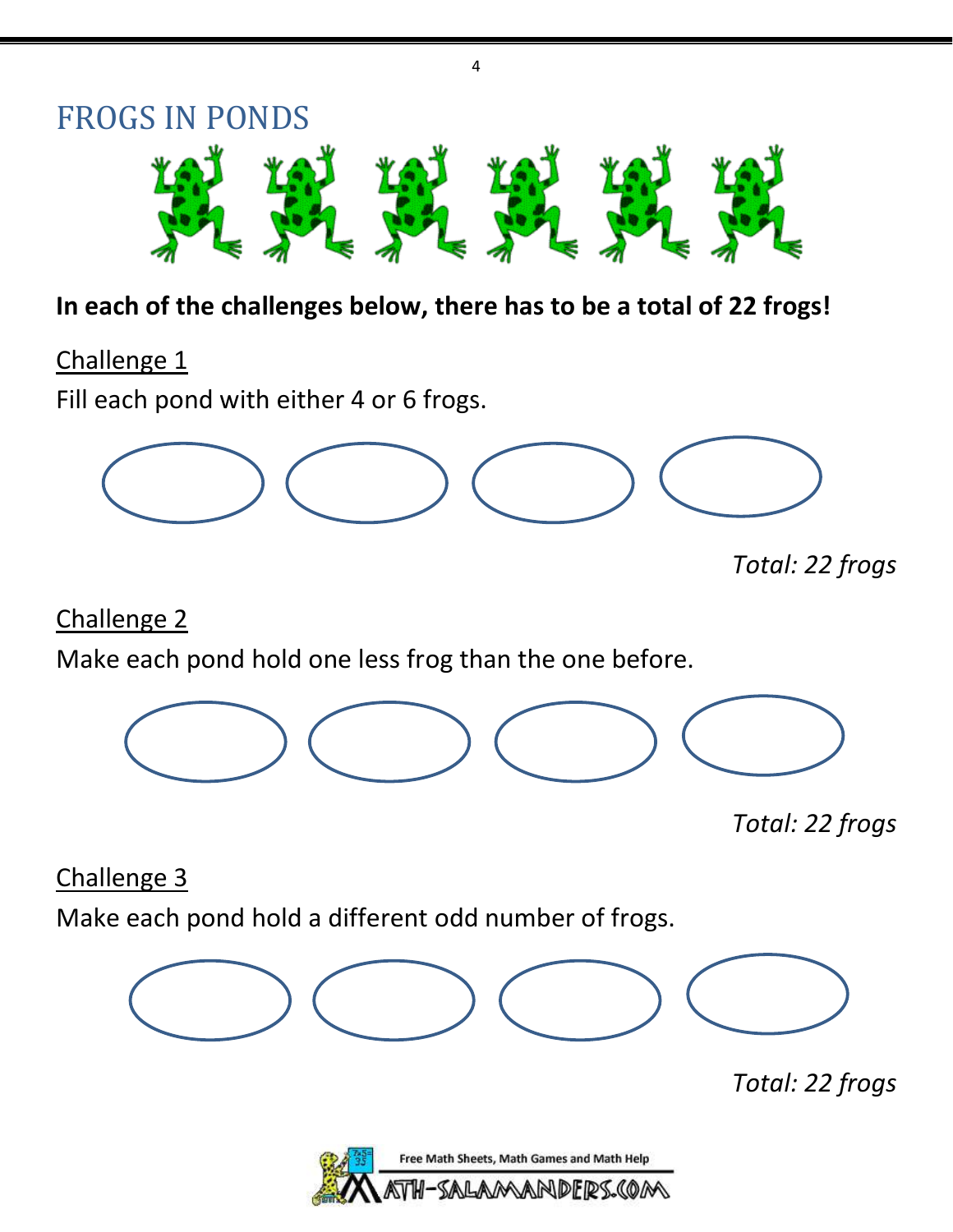### MULTIPLICATION: 2 DIGITS BY 1 DIGIT SHEET 1

Multiply a 2-digit number by 2, 3, 4 or 5.

|         |             |                  | $x \quad 3$ |         |         | $x \t 2$    |                  |          | $1)$ 3 2 2) 2 5 | 3)      |                           | $\boldsymbol{X}$ | 1 <sup>3</sup><br>4 |
|---------|-------------|------------------|-------------|---------|---------|-------------|------------------|----------|-----------------|---------|---------------------------|------------------|---------------------|
|         |             |                  |             |         |         |             |                  |          |                 |         |                           |                  |                     |
| 4) 1 6  |             |                  |             |         |         |             |                  |          | 5) 2 5 6) 2 3   |         |                           |                  |                     |
|         | $x \quad 4$ |                  |             |         |         | $x \quad 3$ |                  |          |                 |         | $\boldsymbol{\mathsf{X}}$ |                  | $\overline{2}$      |
| 7) 8 6  |             |                  | $x \quad 3$ |         | 8) 8 3  |             |                  | $x \t 2$ |                 | 9)      | $\boldsymbol{\mathsf{X}}$ |                  | 9 5<br>5            |
|         |             | $x \quad 4$      |             | 10) 7 6 | 11) 3 8 |             | $\boldsymbol{X}$ | 5        |                 | 12) 5 7 |                           | $\boldsymbol{X}$ | $\mathsf{3}$        |
| 13) 4 0 |             |                  |             |         | 14) 8 9 |             |                  |          |                 | 15) 2 9 |                           |                  |                     |
|         |             | $\boldsymbol{X}$ | $-5$        |         |         |             | $x \quad 4$      |          |                 |         | $\boldsymbol{X}$          |                  | 3                   |



5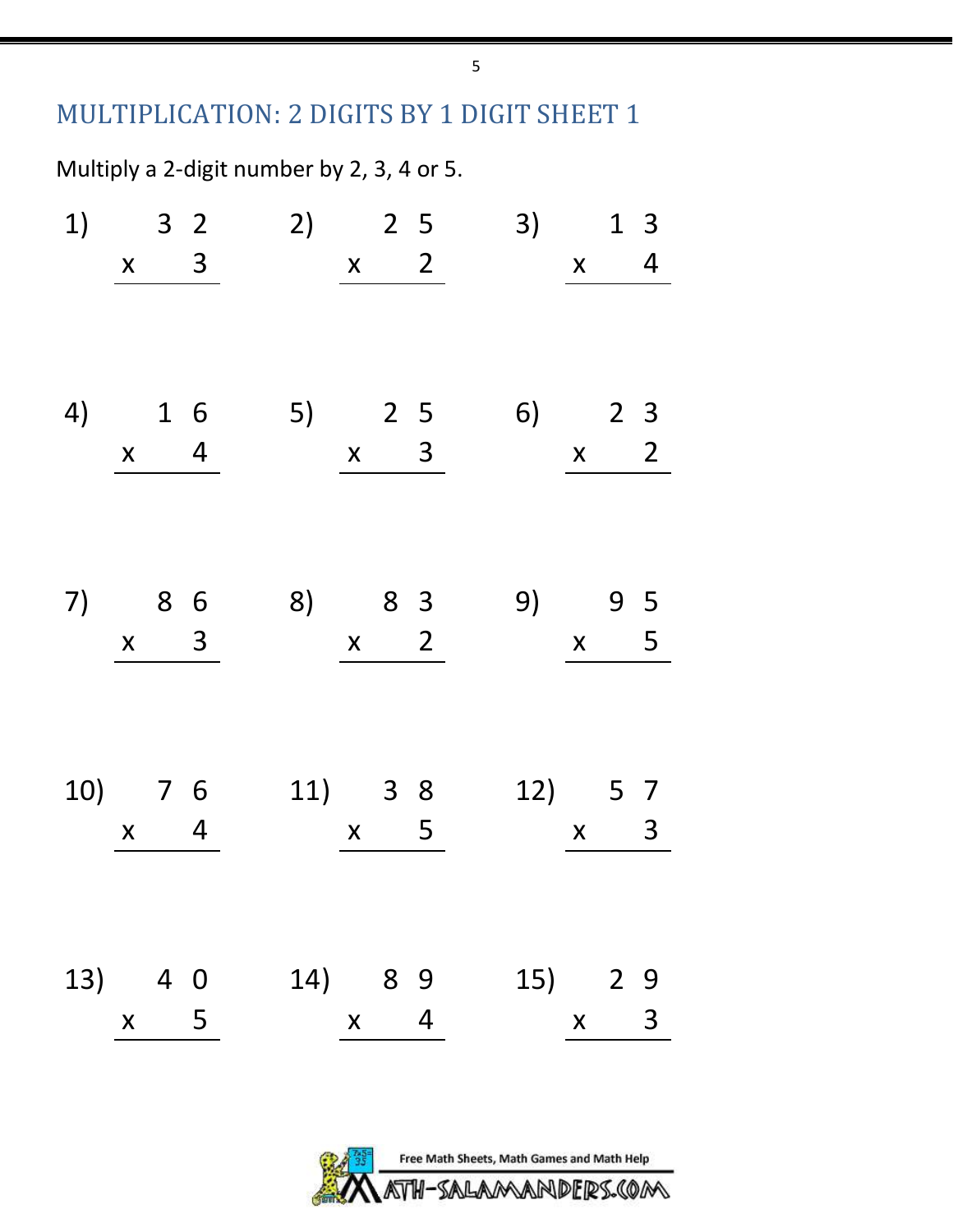# FRACTION RIDDLES 3A

Use the clues to find the correct fraction from the 6 possibilities.

# CHALLENGE 1

- I am smaller than a half.
- My numerator is one.
- My denominator is more than 3.
- I am more than a fifth.



# CHALLENGE 2

- I am more than ¼.
- My denominator is not 4.
- I am not less than a half.
- My numerator more than 1.

Who am I?



Free Math Sheets, Math Games and Math Help AMANDERS.COM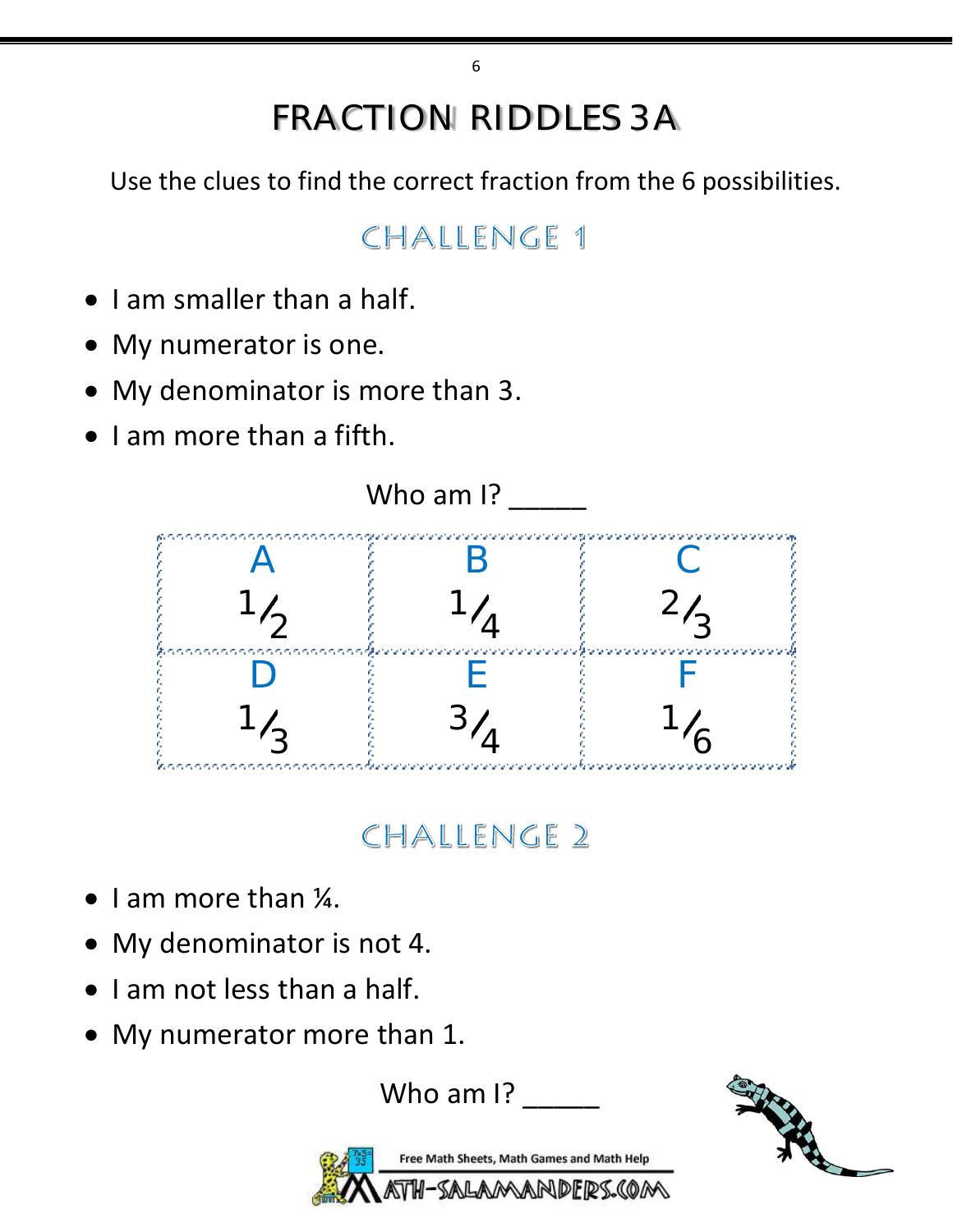## BAR GRAPHS SHEET 3A - PLANET SURVEY

Each child in Newt class selected two planets that they would like to visit.



| Planet  | <b>Votes</b> |
|---------|--------------|
| Mercury |              |
| Venus   | 6            |
| Mars    | 3            |
| Jupiter | 11           |
| Saturn  | 14           |
| Uranus  | 8            |
| Neptune |              |

- 1) Fill in the missing data in the table for Mercury and Neptune.
- 2) Draw a bar to show how many votes Jupiter got.
- 3) Which was the most popular planet to visit?
- 4) How many more votes did Saturn get than Uranus?
- 5) How many more votes did Mercury get than Mars?
- 6) Saturn got more votes than the 3 least popular planets put together.

True or false?

7) Which two planets got the same number of votes?



\_\_\_\_\_\_\_\_\_\_\_\_\_\_\_\_\_\_\_\_\_\_\_\_\_\_\_\_\_\_\_\_\_\_\_\_\_\_\_\_\_\_\_\_\_\_\_\_\_\_\_\_\_

7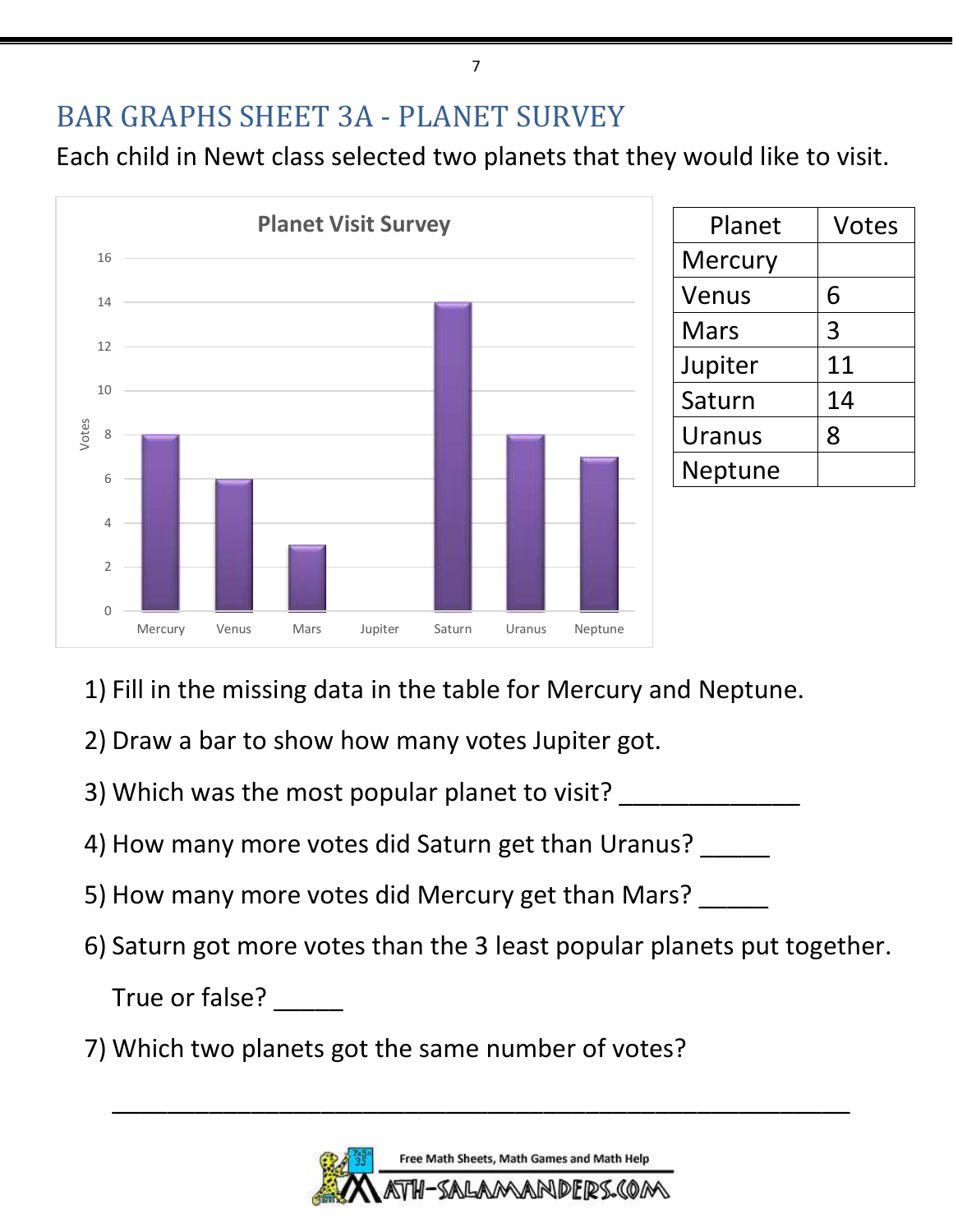# 8 SYMMETRY COLOR IN BEETLE v3 Use symmetry to color in this beetle.